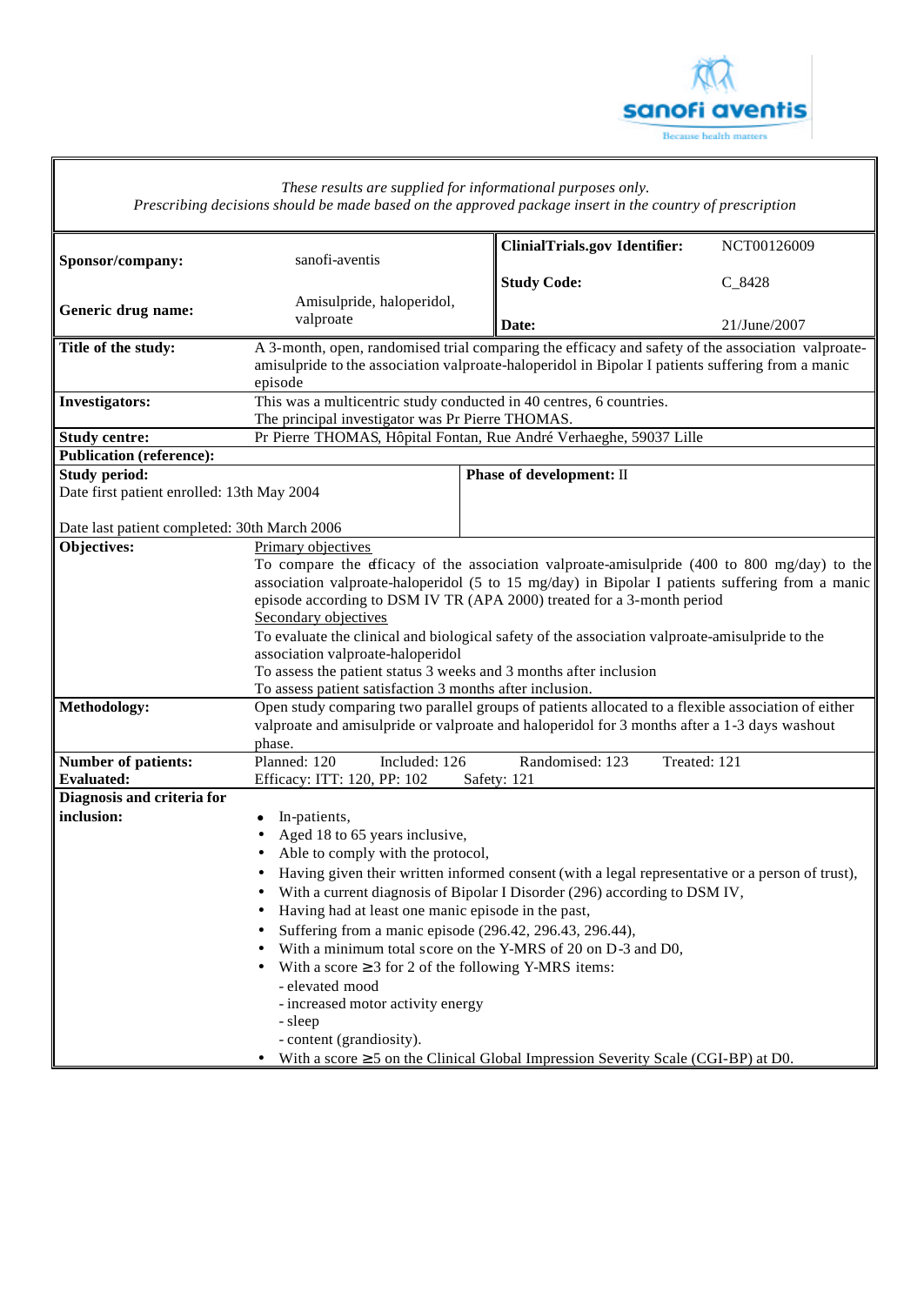#### **Investigational product:** amisulpride

Dose: 400 to 800 mg/day (breakable tablets dosed at 400 mg)

Administration: according to the daily dose prescribed:

- 1 tablet in the evening (400 mg/day)

- ½ tablet in the morning and 1 tablet in the evening (600 mg/day)

- 1 tablet in the morning and 1 tablet in the evening (800 mg/day)

Amisulpride was administered in association with valproate (local valproate prescribed in accordance with the SMPc of each country). The initial dose was 600 mg/d administered from D1 to D4. Then, from D5 to M3, the posology could be adapted by step of 200 mg with a total daily dose ranging from 400 to 800 mg/d.

| Duration of treatment: 3 months | <b>Duration of observation:</b> 3 months |
|---------------------------------|------------------------------------------|
|                                 |                                          |

# **Reference therapy:** haloperidol

Dose: 5 to 15 mg/day (tablets dosed at 5 mg)

Administration: according to the daily dose prescribed:

- 1 tablet in the evening (5 mg/day)

- 1 tablet in the morning and 1 tablet in the evening (10 mg/day)

- 1 tablet in the morning and 2 tablets in the evening (15 mg/day)

Haloperidol was administered in association with valproate (local valproate prescribed in accordance with the SMPc of each country). The initial dose was 10 mg/d administered from D1 to D4. Then, from D5 to M3, the posology could be adapted by step of 5 mg with a total daily dose ranging from 5 to 15 mg/d.

#### **Criteria for evaluation:**

### **Efficacy:**

Primary criterion: combined criterion defined by:

- Percentage of responders defined by a decrease of at least 50% of the Y-MRS between D0 and D END and

- Completion of the 3-month treatment period.

### Secondary criteria:

- Changes in Y-MRS Scores between D0 and D21,

- Changes in Y-MRS Scores between D0 and D END,

- The percentage of remission defined as the Young Mania Rating Scale  $\leq$  12 at D END,

- The percentage of responders defined by a decrease of at least 50% of the Y-MRS between D0 and D END,

- Changes in the Brief Psychiatric Rating Scale (BPRS) Scores between D0 and D 21,

- Changes in the Brief Psychiatric Rating Scale (BPRS) Scores between D0 and D END,

- Changes in Clinical Global Impressions Scale for Bipolar Disorder (CGI-BP) between D0 and D END,

- Change in the Global Assessment Scale (GAS) between D0 and D END,

- Change in the Montgomery and Asberg Depression Rating Scale (MADRS) between D0 and D END,

- Satisfaction patients questionnaire at M3,

- Survival analysis of sustained response defined by a Y-MRS score ≤ 12 and a MADRS score ≤ 15 at two consecutive visits from D7 visit,

- Percentage of patients presenting a switch to depression between D0 and D END defined by (2 definitions):

\* a CGI-BP depression subscale score worsened by  $\geq 1$  point (dimension severity of illness) and a MADRS score  $\geq 15$ 

\* a CGI-BP depression subscale score worsened by  $\geq 2$  points (dimension severity of illness) and a MADRS score  $\geq 15$ .

- Percentage of patients presenting a relapse into manic episode between D0 and D END defined by an increase of at least 25% YMRS total score following a sustained response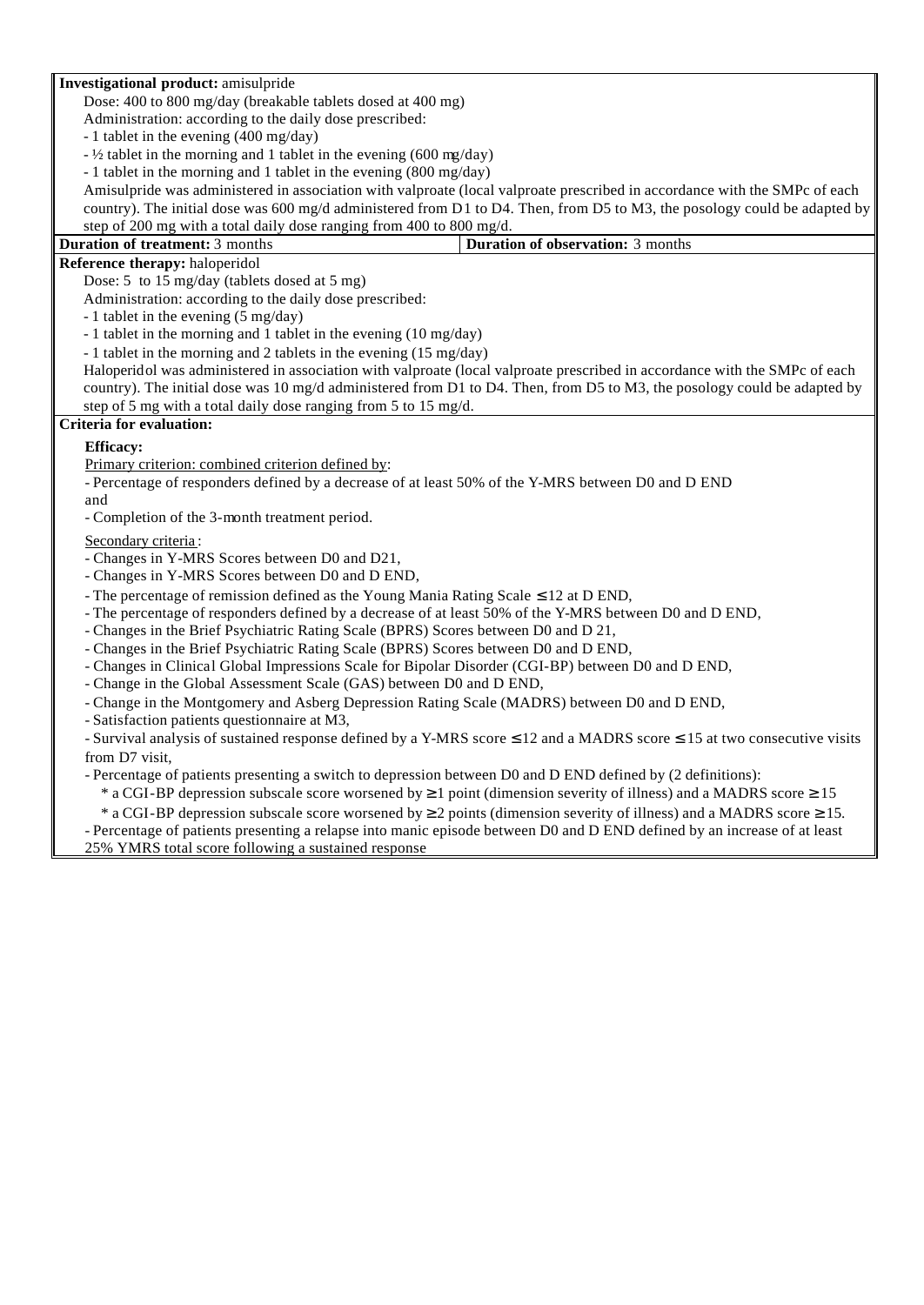### **Criteria for evaluation (continued):**

**Safety:**

- Incidence of adverse events, TEAEs and SAEs considering all spontaneously reported adverse events and the clinical examination at each visit.

- Laboratory measurements (haematology and coagulation parameters, blood biochemistry, serum concentration of valproic acid)

- Vital parameters (SBP, DBP, heart rate and body weight)
- Neurological examinations:
	- \* The Simpson Angus Scale for measurement of parkinsonian-like extrapyramidal symptoms (EPSs)
	- \* The Barnes Akathisia Scale for measurement of akathisia-type EPSs
	- \* The Abnormal Involuntary Movement Scale (AIMS) to measure the dyskinetic involuntary muscle movements
- ECG measurement.

# **Statistical methods:**

# Description of the populations analysed:

All the efficacy analyses (primary and secondary endpoints) were performed on both the Intent-to-treat (ITT) and Per protocol (PP) principles.

- $N = 120$  patients were included in the ITT population. The ITT population corresponds to all patients randomised at visit D0, who received at least one dose of active study combination and who achieved at least one post bas eline visit.
- $N = 102$  patients from the ITT population who have presented no major protocol violations at the time of inclusion and during the study were included in the PP population.

All the safety endpoints were analysed on the Safety population.  $N = 121$  randomised patients who received at least one dose of active study combination were included in the Safety population.

# Descriptive statistics:

Continuous variables were described using: number of observations (N), mean (Mean), standard deviation (S.D.), median (Median), minimum (Min), maximum (Max) and number of missing values (Nmiss).

Categorical and ordinal variables were presented using: frequencies (N), percentages (%) and number of missing values (Nmiss).

# Statistical analysis:

Both efficacy and safety analyses compared the two treatment groups using univariate statistical tests according to the nature of the variables:

- Qualitative variables: Pearson Chi-square test (or a Fisher's Exact test)
- Quantitative variables: Student t test (or a Wilcoxon-Mann-Whitney test).

For the primary efficacy endpoint, a one-sided statistical test on the  $a = 5%$  significance level was performed in order to demonstrate the superiority of the efficacy of the association valproate-amisulpride compared to the association valproatehaloperidol.

Other statistical tests were two-tailed and the level of significance was  $a = 5%$  (unless otherwise stated). Two-sided 95% Confidence Intervals (95% CI) were provided whenever appropriate.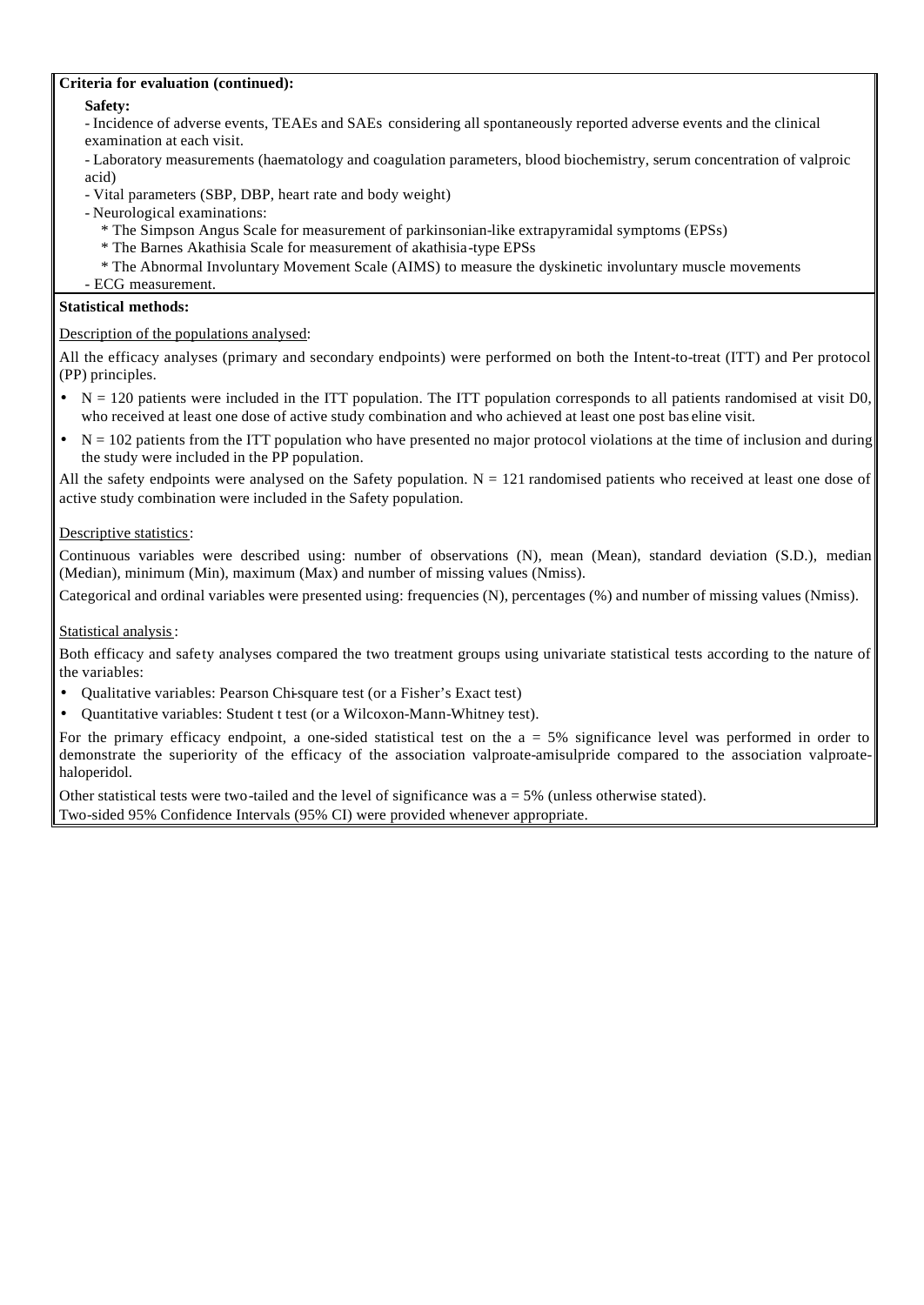### **Summary:**

Efficacy results:

#### **Table R1: Percentage of patients meeting the primary efficacy endpoint in the course of the study (ITT)**

| <b>Treatment groups</b>                         |     | Group<br>Amisulpride<br>$(N = 62)$ | Group<br><b>Haloperidol</b><br>$(N = 58)$ | $P-value~$ | <b>Total</b><br>$(N = 120)$ |
|-------------------------------------------------|-----|------------------------------------|-------------------------------------------|------------|-----------------------------|
| Patients meeting the primary efficacy endpoint* | N   | 62                                 | 58                                        | 0.402      | 120                         |
|                                                 | No  | $17(27.4\%)$                       | 20 (34.5%)                                |            | 37 (30.8%)                  |
|                                                 | Yes | 45 (72.6%)                         | 38 (65.5%)                                |            | 83 (69.2%)                  |

*\* The primary efficacy endpoint of this study is defined as the percentage of patients meeting:* 

*- a decrease of at least 50% of the Y-MRS between D0 and D-END*

*AND*

*- completion of the 3-month treatment period*

*~ Pearson Chi² test (Two-sided)*

The percentages of patients meeting the primary efficacy endpoint are not significantly different between the two treatment groups ( $p = 0.402$ ): 72.6% in the group Amisulpride vs 65.5% in the group Haloperidol.

#### **Table R2: Statistical comparison between treatment groups for the mean percent changes in Y-MRS total scores from baseline (visit D0) to visit D-END, LOCF method (ITT)**

| <b>Statistical comparison</b><br><b>Group Amisulpride vs Group Haloperidol</b> | Means diffe rence | 95% IC~           | P-value& |
|--------------------------------------------------------------------------------|-------------------|-------------------|----------|
| Y-MRS change (%) between D0 and D-END#                                         | $+4.02$           | $[-7.15, +15.20]$ | 0.477    |

*# Last visit performed by the patient - Last Observation Carried Forward (LOCF) method*

*~ 95% Confidence Interval*

*& Analysis of variance ANOVA with the study treatment as a factor*

The Y-MRS total scores decrease significantly after the 3-month treatment period (between D0 and D-END) for both treatment groups (p < 0.001). The evolutions of the Y-MRS total scores after the 3-month treatment period are not significantly different between the two treatment groups ( $p = 0.477$ ).

# **Table R3: Percentage of patients in remission at visit D-END (ITT)**

| <b>Treatment groups</b>                     |     | Group<br>Amisulpride<br>$(N = 62)$ | Group<br><b>Haloperidol</b><br>$(N = 58)$ | $P-value~$ | <b>Total</b><br>$(N = 120)$ |
|---------------------------------------------|-----|------------------------------------|-------------------------------------------|------------|-----------------------------|
| Patients in remission <sup>*</sup> at D-END | N   | 62                                 | 58                                        | 0.352      | 120                         |
|                                             | No  | $10(16.1\%)$                       | $6(10.3\%)$                               |            | $16(13.3\%)$                |
|                                             | Yes | 52 (83.9%)                         | 52 (89.7%)                                |            | 104 (86.7%)                 |

*\* Remission at D-END is defined as: Y-MRS score £ 12 at visit D-END*

*~ Pearson Chi² test (Two-sided)*

The percentages of patients in remission at D-END are not significantly different between the two treatment groups (p = 0.352): 83.9% in the group Amisulpride vs 89.7% in the group Haloperidol.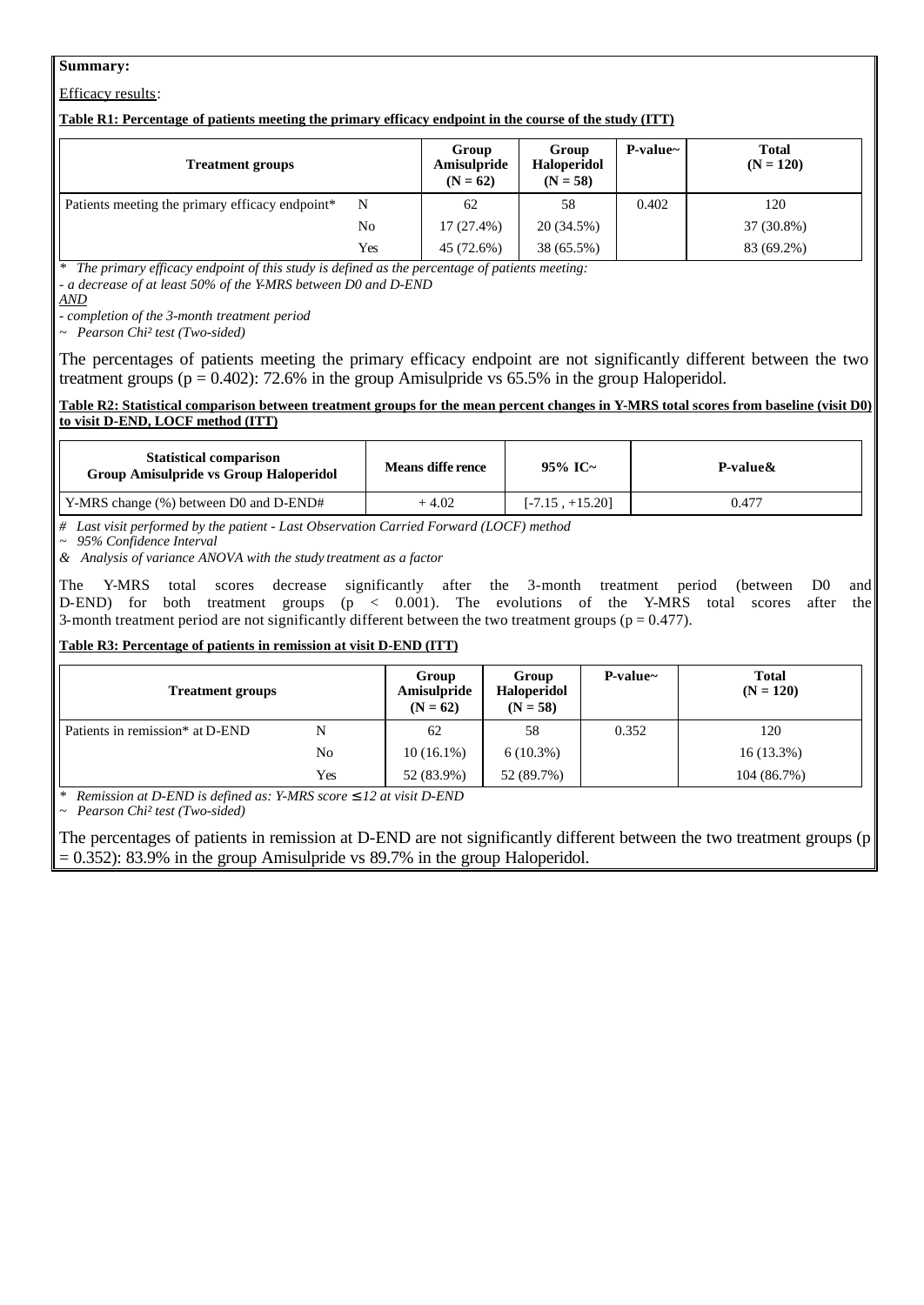### **Summary (continued):**

# Efficacy results (continued):

#### **Table R4: Percentage of responder patients at visit D-END (ITT)**

| <b>Treatment groups</b>      |     | Group<br>Amisulpride<br>$(N = 62)$ | Group<br>Haloperidol<br>$(N = 58)$ | P-value <sup>§</sup> | <b>Total</b><br>$(N = 120)$ |
|------------------------------|-----|------------------------------------|------------------------------------|----------------------|-----------------------------|
| Responder patients* at D-END | N   | 62                                 | 58                                 | 0.366                | 120                         |
|                              | No  | 8 (12.9%)                          | $4(6.9\%)$                         |                      | $12(10.0\%)$                |
|                              | Yes | 54 (87.1%)                         | 54 (93.1%)                         |                      | 108 (90.0%)                 |

*Response at D-END is defined as: decrease = 50% of the Y-MRS score between D0 and D-END* 

*§ Fisher exact test (Two-sided)*

The percentages of responder patients at D-END are not significantly different between the two treatment groups ( $p = 0.366$ ): 87.1% in the group Amisulpride vs 93.1% in the group Haloperidol.

#### **Table R5: Statistical comparison between treatment groups for the mean percent changes in GAS total scores from baseline (visit D0) to visit D-END, LOCF method (ITT)**

| <b>Statistical comparison</b><br>Group Amisulpride vs Group Haloperidol | <b>Means difference</b> | 95% IC~            | P-value& |
|-------------------------------------------------------------------------|-------------------------|--------------------|----------|
| GAS change (%) between D0 and D-END#                                    | $-1.99$                 | $[-34.55, +30.58]$ | 0.904    |

*# Last visit performed by the patient - Last Observation Carried Forward (LOCF) method*

*~ 95% Confidence Interval*

*& Analysis of variance ANOVA with the study treatment as a factor*

The GAS total scores increase significantly after the 3-month treatment period for both treatment groups ( $p < 0.001$ ). The evolutions of the GAS total scores after the 3-month treatment period are not significantly different between the two treatment groups ( $p = 0.904$ ).

Table R6: Statistical comparison between treatment groups for the mean percent changes in MADRS total scores from baseline (visit **D0) to visit D-END, LOCF method (ITT)**

| <b>Statistical comparison</b><br><b>Group Amisulpride vs Group Haloperidol</b> | <b>Means difference</b> | 95% IC~            | P-value& |
|--------------------------------------------------------------------------------|-------------------------|--------------------|----------|
| MADRS change (%) between D0 and D-END#                                         | $-27.21$                | $[-75.35, +20.93]$ | 0.265    |

*# Last visit performed by the patient - Last Observation Carried Forward (LOCF) method*

*~ 95% Confidence Interval*

*& Analysis of variance ANOVA with the study treatment as a factor*

The MADRS total scores don't decrease significantly after the 3-month treatment period in any of the two treatment groups ( $p > 0.05$ ). Nevertheless, the decrease seem to be higher for the group Amisulpride. The evolutions of the MADRS total scores after the 3-month treatment period are not significantly different between the two treatment groups ( $p = 0.265$ ).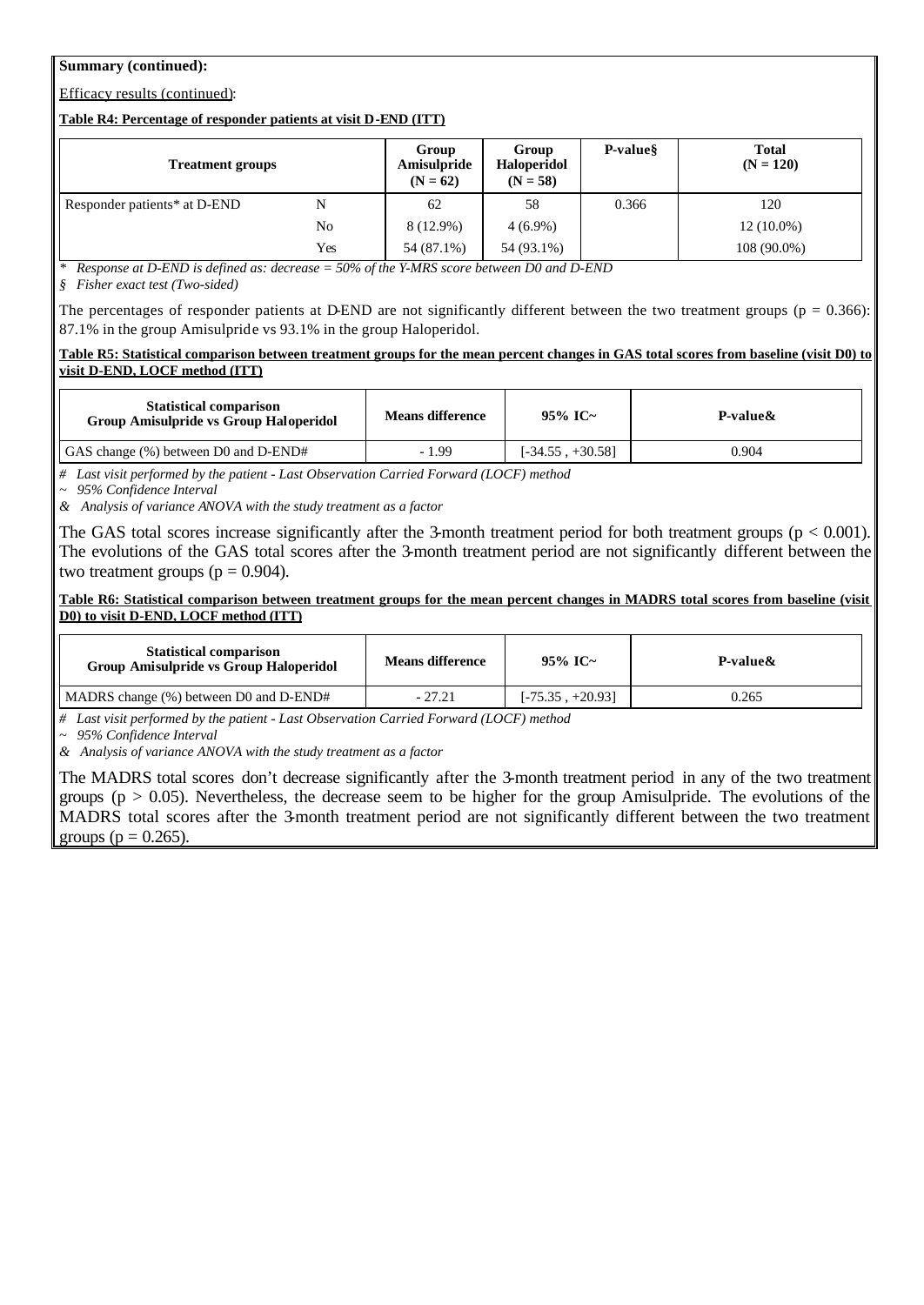## **Summary (continued):**

## Efficacy results (continued):

#### **Table R7: Percentage of patients presenting a sustained response during the study (ITT)**

| <b>Treatment groups</b>              |     | Group<br>Amisulpride<br>$(N = 62)$ | Group<br>Haloperidol<br>$(N = 58)$ | $P-value~$ | <b>Total</b><br>$(N = 120)$ |
|--------------------------------------|-----|------------------------------------|------------------------------------|------------|-----------------------------|
| Sustained response* during the study | N   | 62                                 | 58                                 | 0.165      | 120                         |
|                                      | No  | $16(25.8\%)$                       | $9(15.5\%)$                        |            | 25 (20.8%)                  |
|                                      | Yes | 46 (74.2%)                         | 49 (84.5%)                         |            | 95 (79.2%)                  |

*\* Sustained response during the study is defined as: Y-MRS score = 12 and MADRS score = 15 observed at two consecutive visits from the visit D7*

*~ Pearson Chi² test (Two-sided)*

The percentages of patients presenting a sustained response during the 3-month treatment period are not significantly different between the two treatment groups ( $p = 0.165$ ): 74.2% in the group Amisulpride vs 84.5% in the group Haloperidol.

## **Table R8: Percentage of patients presenting a switch to depression between D0 and D-END (ITT)**

| <b>Treatment groups</b>                   |                | Group<br>Amisulpride<br>$(N = 62)$ | Group<br>Haloperidol<br>$(N = 58)$ | $P-value~$ | <b>Total</b><br>$(N = 120)$ |
|-------------------------------------------|----------------|------------------------------------|------------------------------------|------------|-----------------------------|
| Switch to depression between D0 and D-END |                |                                    |                                    |            |                             |
| Criterion $\mathbb{O}^*$                  | N              | 62                                 | 58                                 | 0.239      | 120                         |
|                                           | N <sub>0</sub> | 55 (88.7%)                         | 47 (81.0%)                         |            | $102(85.0\%)$               |
|                                           | Yes            | 7(11.3%)                           | $11(19.0\%)$                       |            | 18 (15.0%)                  |
| Criterion $\mathbb{Q}^{**}$               | N              | 62                                 | 58                                 | 0.223      | 120                         |
|                                           | N <sub>0</sub> | 56 (90.3%)                         | 48 (82.8%)                         |            | 104 (86.7%)                 |
|                                           | Yes            | 6(9.7%)                            | $10(17.2\%)$                       |            | $16(13.3\%)$                |

*Switch to depression between D0 and D-END (criterion*  $\mathbb{O}$ *) is defined as: CGI-BP depression subscale score worsened by = 1 point (dimension severity of illness) and MADRS score* = 15

*Switch to depression between D0 and D-END (criterion*  $\oslash$ *) is defined as: CGI-BP depression subscale score worsened by = 2 points (dimension severity of illness) and MADRS score* = 15

*~ Pearson Chi² test (Two-sided)*

The percentages of patients presenting a switch to depression during the 3-month treatment period are not significantly different between the two treatment groups neither for the criterion  $\mathbb{O}$  (p = 0.239) nor for the criterion  $\mathbb{O}$  $(p = 0.223)$ . Nevertheless, these frequencies appear to be in favour of the group Amisulpride.

### Safety results:

**- Adverse events**

A total of 92 patients (76.0%) presented at least one TEAE during the 3-month treatment period (between D0 and M3): 41 patients (66.1%) in the group Amisulpride and 51 patients (86.4%) in the group Haloperidol, with a significant difference between the two treatment groups showing a better tolerance in favour of the group Amisulpride  $(p = 0.009)$ .